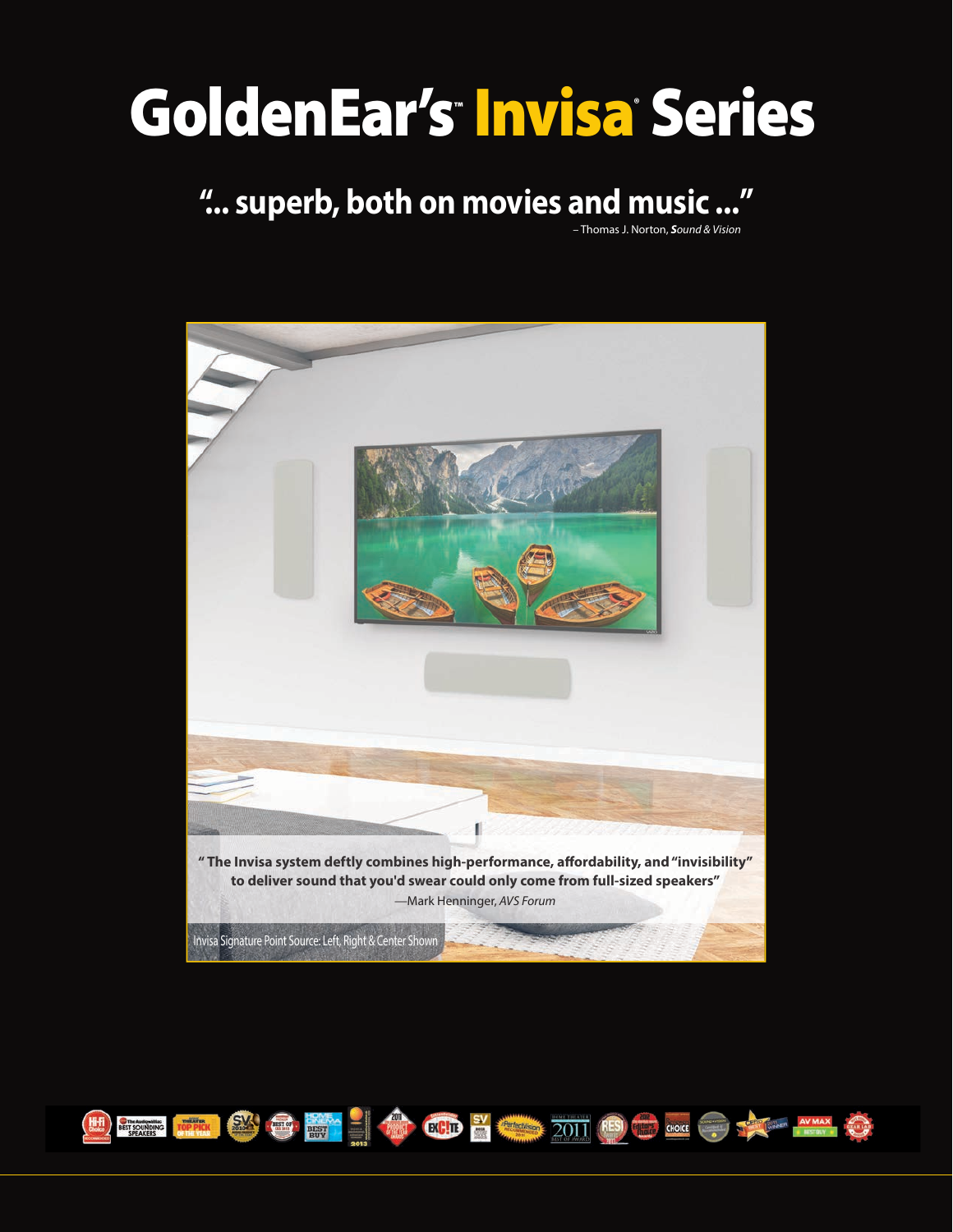# **Invisa® Series**

**GoldenEar™ Invisa Series in-wall/in-ceiling loudspeakers are designed to deliver superb sound quality while blending into their surroundings so seamlessly that they disappear.** 

## Invisa Signature Point Source for In-Wall or In-Ceiling

Invisa Signature Point Source (SPS) speakers offer excellent performance when used as front left, right, or center-channel loudspeakers, as well as side- or rear-surrounds in high-quality multi-channel home theater and music systems. Invisa SPS speakers also offer superb quality in simpler two-channel systems.

Each Invisa SPS incorporates four 5-1/4" high-definition cast-basket drivers and a High-Gauss Reference High Velocity Folded Ribbon Tweeter, similar to the units found in the award-winning Triton towers. The sophisticated crossover network uses the same fully balanced topology as in our upper range models, with a polystyrene film capacitor in the high-frequency section.

In order to achieve a point source radiation pattern with the dramatic benefits of better dispersion and improved imaging, the four 5-1/4" drivers are neither identical nor do they cover the same frequency range. Other important details include: a switch to allow adjustment of the tweeter level, a magnetically attached low-profile grille, nonresonant mineral-filled frame structure, special dog-screws to allow easy and secure attachment to the wall, and a rotatable tweeter to allow for correct orientation of the tweeter for vertical or horizontal positioning.

Also available is a unique optional backbox that has been engineered to prevent sound from bleeding through into the adjacent room.



"With the Invisa Signature Point Source GoldenEar has once again delivered on its promise of highend audio at real world pricing."

– John Sciacca, Residential Systems

Invisa SPS

#### **INVISA SPS SPECIFICATIONS**

**Speaker Dimensions:** 27-9/16" H x 7-15/16" W x 3-1/4" D. **Depth with Optional Back Box:** 3-3/4". **Grille:** 28-3/16" H x 8-9/16" W. **Cut-Out Size:** 26-9/16" x 7-1/8". **Frequency Response:** Depending on rear loading, 35Hz-35kHz. **Nominal Impedance:** 4Ω (Compatible with 8Ω). **Driver Complement:** Two 5-1/4" high-definition cast-basket MVPP™ mid/bass drivers. Two 5-1/4" high-definition cast-basket lower mid/bass drivers. One High-Gauss HVFR™ High Velocity Folded Ribbon tweeter. **Rec. Amp:** 20 – 350 Watt/channel.

# Invisa HTR 7000 & 8000 In-Ceiling Home Theater Reference Loudspeakers



#### **INVISA HTR 7000 SPECIFICATIONS**

**Dimensions:** 10-1/16" Diameter x 4-15/16". **Cut-Out Dimensions:** 9" Diameter. **Frequency Response:** Depending on rear loading, 35Hz-35kHz. **Sensitivity:** 90 dB. **Nominal Impedance:** 4Ω (Compatible with 8Ω). **Driver Complement:** One 7" High-Definition Cast-Basket MVPP" Bass/Midrange Driver, One High-Velocity Folded Ribbon (HVFR™) tweeter. **Rec. Amp:** 10 – 250 Watt/channel.

#### **INVISA HTR 8000 SPECIFICATIONS**

**Dimensions:** 13-3/16" Diameter x 5-15/16". **Cut-Out Dimensions:** 11-5/8" Diameter. **Frequency Response:** Depending on rear loading, 35Hz-35kHz. **Sensitivity:** 92 dB. **Nominal Impedance:** 4Ω (Compatible with 8Ω). **Driver Complement:** One 8" High-Definition Cast-Basket MVPP<sup>™</sup> Bass/Midrange Driver, One High-Velocity Folded Ribbon (HVFR™) tweeter. **Rec. Amp:** 10 – 300 Watt/channel.

The Invisa HTR 7000 and 8000 are high-performance speakers that just happen to be designed for use as ceiling-mounted left/center/ right (LCR) speakers in home theater or music systems. They are excellent side- or rear-surround speakers in 5.1-channel or 7.1 channel systems and ideal height-channel speakers in Dolby Atmos/DTS:X systems.

Their attractive, nearly "invisible" look is accomplished with a flat, round, magnetically attached micro-perf grille that covers the mounting hardware. Their large, enveloping sound is partly due to our FocusField™ Technology, which uses drivers mounted at precisely calculated angles to "focus" sound at the listening position in much the same way a floodlight floods an area with light. The overall result is a big, boxless, open sound with precise threedimensional imaging that convincingly fills the room—and doesn't just come from the ceiling.

For superior frequency response and remarkable clarity, the HTR 7000 and 8000 combine one of GoldenEar's signature High Velocity Folded Ribbon tweeters with a high-definition, cast-basket bass/ midrange driver—a 7" unit in the HTR 7000 and an 8" in the HRT 8000. Both models employ a finely-tuned crossover network with a high-frequency equalization switch, assuring beautiful sound in virtually any room.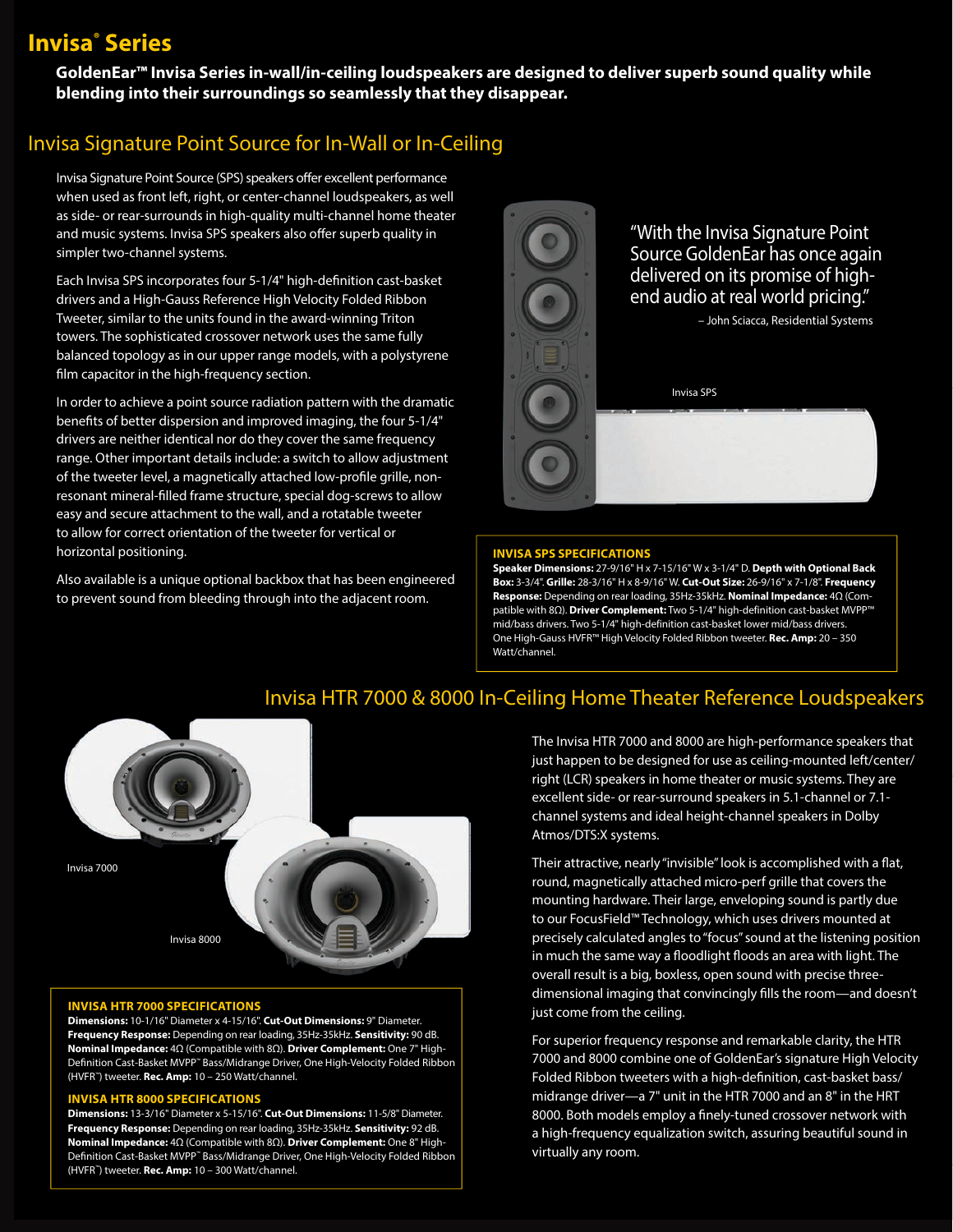# Invisa MPX MultiPolar In-Wall/In-Ceiling Loudspeaker

The Invisa MPX MultiPolar™ In-Wall/In-Ceiling Loudspeaker offers many of the advantages of a direct-radiating loudspeaker but with enhanced spaciousness and dispersion. This makes it the perfect choice for the rear- or side-surround channels of a multi-channel installation, as well as for front main speakers or for distributedaudio multi-room installations.

Easily mounted in-wall or in-ceiling and very flexible in terms of orientation, the MPX MultiPolar, like the other Invisa Series speakers, has a flat magnetically attached micro-perf grille that covers the flange for an attractive, nearly invisible look. It combines two precisely angled 4.5" bass/midrange drivers, a High-Velocity Folded Ribbon Tweeter (HVFR™), and a complex crossover network with a high-frequency equalization switch. Like the Invisa HTR 7000, the MPX MultiPolar is engineered for enhanced clarity and source-less sound radiation into the room.

#### **INVISA MPX MULTIPOLAR™ SPECIFICATIONS**

**Dimensions:** 13-7/8" H x 7-1/4" W x 3-3/4" D. **Cut-Out Dimensions:** 12-3/4" H x 6-1/4" W. **Frequency Response:** Depending on rear loading, 35Hz-35kHz. **Sensitivity:** 90 dB. **Nominal Impedance:** 4Ω (Compatible with 8Ω). **Driver Complement:** Two 4-1/2" High-Definition Cast-Basket MVPP<sup>™</sup> Bass/Midrange Drivers, One High-Velocity Folded Ribbon Tweeter (HVFR™). **Rec. Amp:** 10 – 250 Watt/channel.

"... capable of bringing many dedicated theater rooms to their knees ... the Invisa speakers are that good."



Invisa MPX MultiPolar

In both quality of construction and superb sonics, the Invisa 525 and 650 in-ceiling/in-wall speakers are very similar. Both use bass/ midrange drivers and an Air-Motion Transformer (High-Velocity Folded Ribbon) tweeter similar to those in GoldenEar's awardwinning Triton Towers. The larger 650's 6.5" driver can play somewhat louder, with more physically present low-frequency energy

### Invisa 525 and 650 High-Definition Architectural Loudspeakers

than the 5.25" driver-based 525.



Like other Invisa Series speakers, the 525 and 650 disappear into their surroundings thanks to their one-piece hidden-flange construction and magnetically attached grille. In both models, the angle of the tweeter can be adjusted to

achieve wide, well-controlled dispersion and minimize unwanted reflections. The tweeters pivot to optimize their in-room performance, and a high-frequency equalization switch allows further tailoring to the room and the listener's tastes.

#### **INVISA 525 SPECIFICATIONS**

**Dimensions:** 7-3/4" diameter. **Cut-Out Size:** 6-3/16" diameter. **Depth:** 3-7/16". **Frequency Response:** Depending on rear loading, 35Hz-35kHz. **Sensitivity:** 89 dB. **Nominal Impedance:** 4Ω (Compatible with 8Ω). **Driver Complement:** One 5-1/4" bass/midrange driver, One High-Velocity Folded Ribbon (HVFR™) high-frequency radiator. **Rec. Amp:** 10 – 200 Watt/channel.

#### **INVISA 650 SPECIFICATIONS**

**Dimensions:** 8-5/8" diameter. **Cut-Out Size:** 7-1/8" diameter. **Depth:** 3-7/16". **Frequency Response:** Depending on rear loading, 35Hz-35kHz. **Sensitivity:** 90 dB. **Nominal Impedance:** 4Ω (Compatible with 8Ω). **Driver Complement:** One 6-1/2" bass/midrange driver, One High-Velocity Folded Ribbon (HVFR™) high-frequency radiator. **Rec. Amp:** 10 – 250 Watt/channel.

"The Invisas, as a collective unit, sounded totally seamless ... there was that extra bit of synergy (or magic) between all the pieces ... that just put the sound over the top for me."

– Carlo Lo Raso, *Secrets of Home Theater*